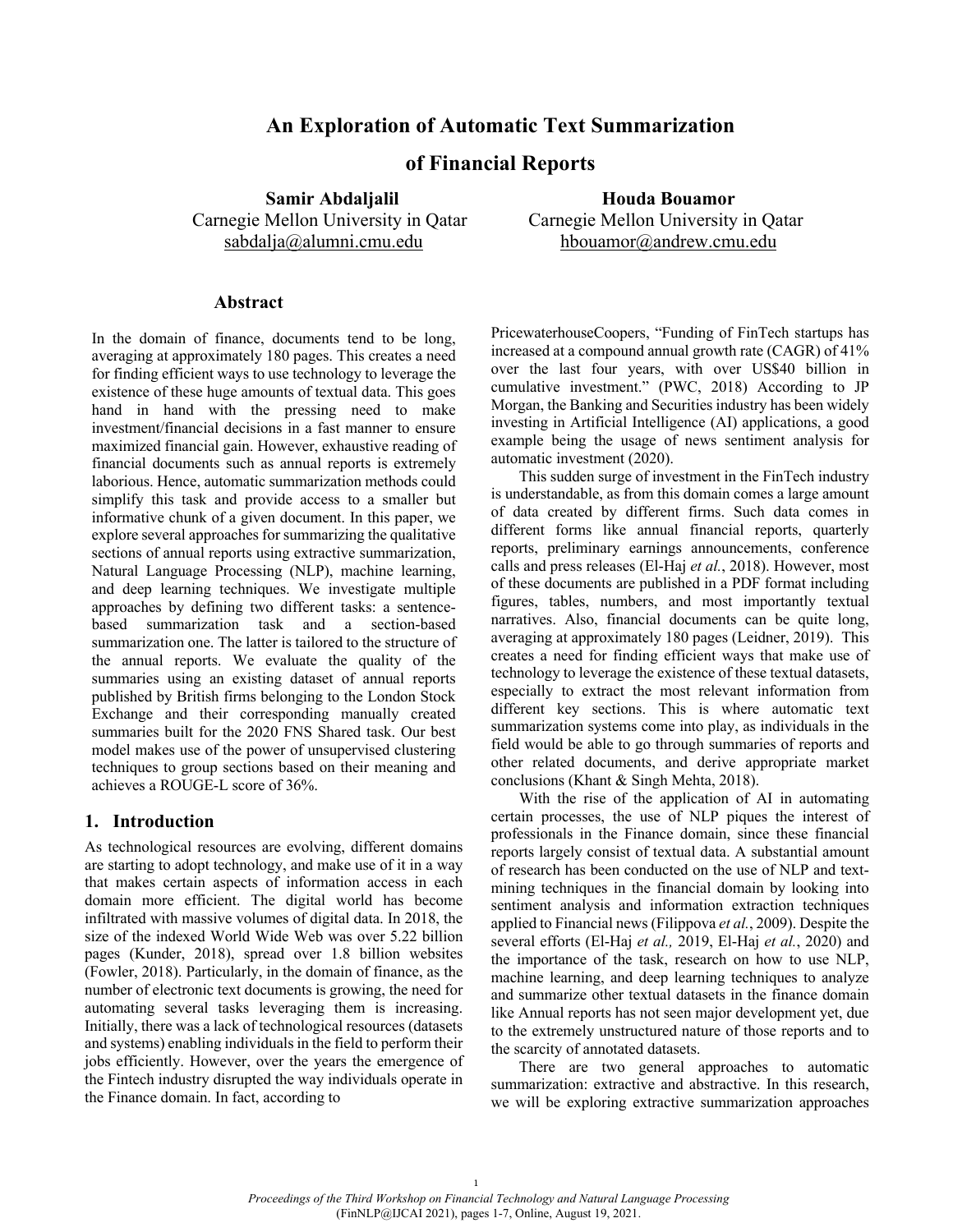due to the nature of the datasets we use in our experiments. To the best of our knowledge, there is no dataset of annual reports and their equivalent abstractive summaries publicly available. Building such a dataset is expensive in terms of time and funding, as it requires expertise in the domain, beyond any linguistic knowledge. Extractive summarization methods consist in first identifying the important paragraphs or sentences from a given input document. Then, in general a ranking function is applied to keep only the most informative and important subset to include in the final summary (Gupta & Lehal, 2010). In this work, we explore the use of different approaches and build several automatic financial narrative summarization models. We evaluate the quality of the models under different experimental setups. Our best model is the one in which we combine pretrained language models' robustness in textual representation with the power of unsupervised clustering techniques into grouping similar sentences based on their meaning and not on a surface wordlevel. Our best model achieves a ROUGE-L of 36%.

# **2. Related Work**

In the domain of finance, annual reports have been heavily studied in several research works. For instance, Stanton & Stanton (2002), discuss the importance of a financial annual report to a firm's activities and define the role it plays. Similarly, Ghazali & Annum (2010) look at the usefulness of having a corporate annual report for companies in Malaysia and express the importance of an annual report and its effect on any company's image. Annual reports allow prospective and/or current customers to build a sense of confidence towards a brand as it offers a clear view of any changes in operation, and the profitability profile of any company.

Automatic extractive summarization has been studied in several research works. Leidner (2019) explores the different NLP techniques that are used in text summarization. He discusses the typical quality dimensions of a financial summary and the different methods used in summarizing financial documents by looking into heuristic, statistical, and neural models. Abujar *et al.* (2017) propose a heuristic approach to extractive summarization of Bengali text by identifying tokenized word frequency scores, and deducing sentence scores, which would identify the most important sentences to be included in the summary. Graph-based methods have also been widely explored. Xu *et al.* (2013) propose a graph-based model for multi-tweet extractive summarization. Their model leverages the Named Entities, and frequency of topics discussed within the tweets. Similarly, Mihalcea (2004) applies the graph-based TextRank algorithm to single-document summarization of news articles, which ranks sentences based on their connections and similarity scores between other sentences within the news article. Query-based automatic summarization has also been explored. Fillippova *et al.*  (2009), presents an extractive summarization system for

summarizing financial news. Their model takes a company's name as input and retrieves any financial news regarding that company posted on Yahoo News. Then they rank sentences in terms of importance and relevance. Furthermore, Berger & Mittal (2000) employ a statistical approach to query-based extractive summarization, by making use of frequently asked questions documents found on websites where each answer in a FAQ is considered as a summary of the document relative to the question which preceded it. Other researchers defined the task of extractive summarization as a typical classification task. Chuang & Yang (2000) presented a system for U.S Patent and Trademark documents summarization. They defined a total of 23 features and explored several machine learning algorithms, including DistAI.

In the domain of finance, recently, statistical features with heuristic approaches have been used to summarize financial disclosure texts (Cardinaels *et al.*, 2019), generating summaries with reduced positive bias and leading to more conservative valuation judgements by investors that receive them. Furthermore, the financial narrative summarization task (El-Haj *et al.*, 2019) of the Multiling 2019 workshop (Giannakopoulos, 2019) involved the generation of structured summaries from financial narrative disclosures. It aimed to provide researchers in the field of NLP with a platform to explore the different approaches of extractive automatic summarization to UK annual reports, while also demonstrating the value and challenges of applying automatic text summarization to financial text written in English, usually referred to as financial narrative disclosures (El-Haj *et al.*, 2019). This task was extended to create the FNS 2020 Shared Task (El-Haj *et al.*, 2020) co-located with the 2020 FNP-FNS workshop. Several systems exploring different techniques have been introduced. Zheng *et al*. (2020) proposed a system that involved splitting the annual reports into their relative sections by parsing the Table of Contents and then applying a BERT-based classifier to determine which section to include in the final summary. On the other hand, Azzi & Kang (2020) implemented a similar approach with extracting the Table of Contents (TOC) from each annual report, but they made use of a Convolutional Neural Network (CNN) binary classifier using Keras, that classified all titles as either narrative or not, based on their presence in the reference summaries provided. On the other hand, Singh (2020) uses a different approach, that is based on combining both extractive and abstractive summarization methods by exploring pointer networks to extract important narrative sentences from the report, and then T-5 is used to paraphrase extracted sentences into a concise yet informative sentence.

The lack of gold datasets of financial documents and their corresponding summaries is the major bottleneck for applying any NLP or ML techniques for summarizing them.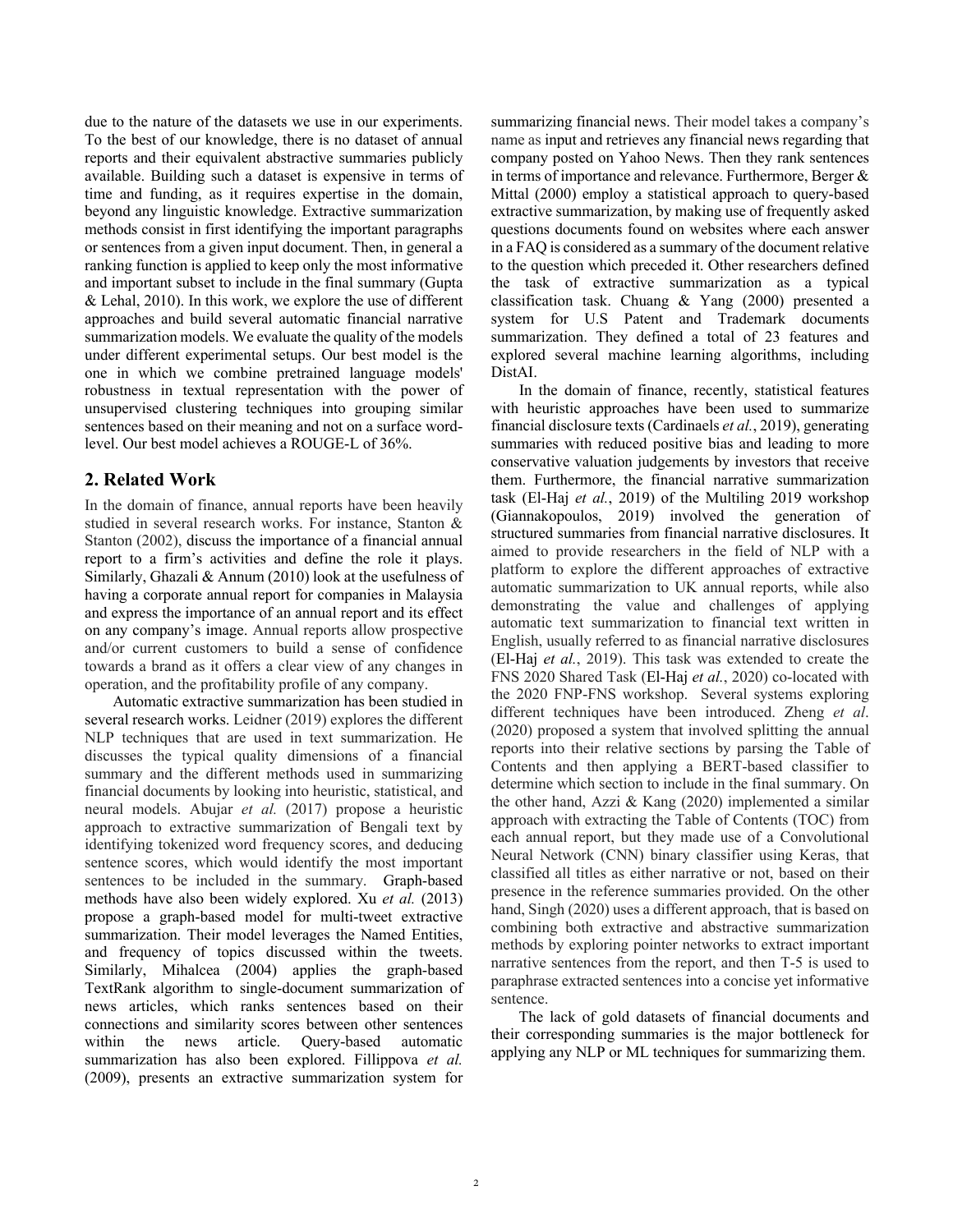# **3. Data**

In this work, we focus on annual reports produced by UK firms listed on The London Stock Exchange (LSE). The dataset is built for the 2020 FNS Shared task (El-Haj *et al.*, 2020) and was made publicly available. The dataset has been extracted from UK annual reports published in PDF file format. UK annual reports are lengthy documents with around 80 pages on average, some annual reports could span over more than 250 pages, while the summary length should not exceed 1000 words. The training set includes 3,000 annual reports, with 3-4 human-generated summaries as gold standard that are 1000 words in length, while the validation set contains 363 documents with their corresponding gold summaries. For the evaluation process the test set of 500 files was provided. As the reports are provided in PDF file format, extracting structure is a challenging task. El-Haj *et al.* (2018) used the UK annual report's table of contents to retrieve the textual content (narratives) for each section listed in the table of contents. This dataset covers a set of 3,863 annual reports. We use the same data splits as the ones used in the FNS shared task.

# **3.1. Data Preprocessing**

Due to the nature of the texts being originally extracted from PDF files, the organization and structure of the resulting TXT files is extremely noisy. Most of the established PDF to text conversion products on the market (i.e., pdf2text) generate highly noisy unstructured texts containing abbreviations, non-standard words, false starts, missing punctuation, missing letter case information, and other text disfluencies. Since extractive summarization is solely based on the information within the texts, it is important to be able to identify and process individual sentences or sections. We defined different steps for data cleaning including table removal, as tables usually containing numerical information that is not important in our context. We also removed information such as e-mails, contact information etc. Then we eliminate empty lines, and make sure each sentence is placed on separate lines for easier extraction.

We use regular expressions and the pretrained sentence level tokenizer, PunktSentenceTokenizer, to tokenize the text at the sentence-level, and place them on separate lines.

### **4. Methodology**

In this section, we describe the methodology we explored to build several models for annual reports summarization. We follow two main approaches: 1) Sentence-based extractive summarization 2) Section-based extractive summarization. Before presenting these approaches, we will start by introducing the NLP technique we followed to encode sentences in a computational format.

### **4.1. BERT for Text Encoding**

Sentence Encoding as Embeddings is an upstream task required in our task. To create each sentence embedding, we made use of the Bidirectional Encoder Representations from Transformers (BERT) language model (Devlin *et al.*, 2019). As several pretrained models were made publicly available, We decided to use the following three models, due to their relevance to our specific task at hand. *Bert-uncased-large*  the most downloaded model overall, *distilbart-cnn-12-6* (Sanh *et al.,* 2019) *-* the most downloaded model for summarization tasks, and finally, *FinBert -* a model pre trained on financial news that was annotated by 16 people with backgrounds in finance and business(Malo *et al.*, 2013). It is important to note that BERT has a maximum input length of 512 tokens at any one given time, meaning that it is unable to compute large amounts of data at once, which is why in this task, we computed individual sentence embeddings, and then computed whole section or document embeddings by taking an average of the relevant sentence embeddings.

### **4.2 Sentence-based Summarization**

As discussed previously, an extractive summarization task typically consists of extracting the most relevant individual sentences from the original document. As a result, we decided to initially approach this task by creating sentence-based summaries, which included extracting individual sentences from the original documents, and only including the most relevant ones in the final summaries.

### **4.2.1 Sentence-based summarization as a Classification task**

As an initial method, we formulated the extractive summarization task as a binary sentence classification task that assigns 1 to a given sentence if it is to be kept in the summary, and 0 if it is to be discarded. To do this, we needed to build a labelled training set. This process involved going through every sentence in all the annual reports in the training dataset and checking if it exists in the corresponding reference summary. If it exists, it is labelled as 1, otherwise it is labelled a 0. Then, we use the annotated training data to fine-tune the BERT model for 10 epochs, with a learning rate of 5e-5, a batch size of 32, and a max sequence length of 512. We pick the best fine-tuning checkpoint on the dev set and we create a sentence level classification model. We ran our model on the test set to classify the test sentences.

One major issue with this approach seemed to be the large class imbalance in the training dataset as annual reports usually contain thousands of lines. Out of these sentences, only 50 to 100 of them would be found in the corresponding reference summaries and labelled as 1, while the majority would be labelled as 0. This means that once the sentences were classified and fed into the BERT encoder, every sentence in the test set would be classified as 0, since the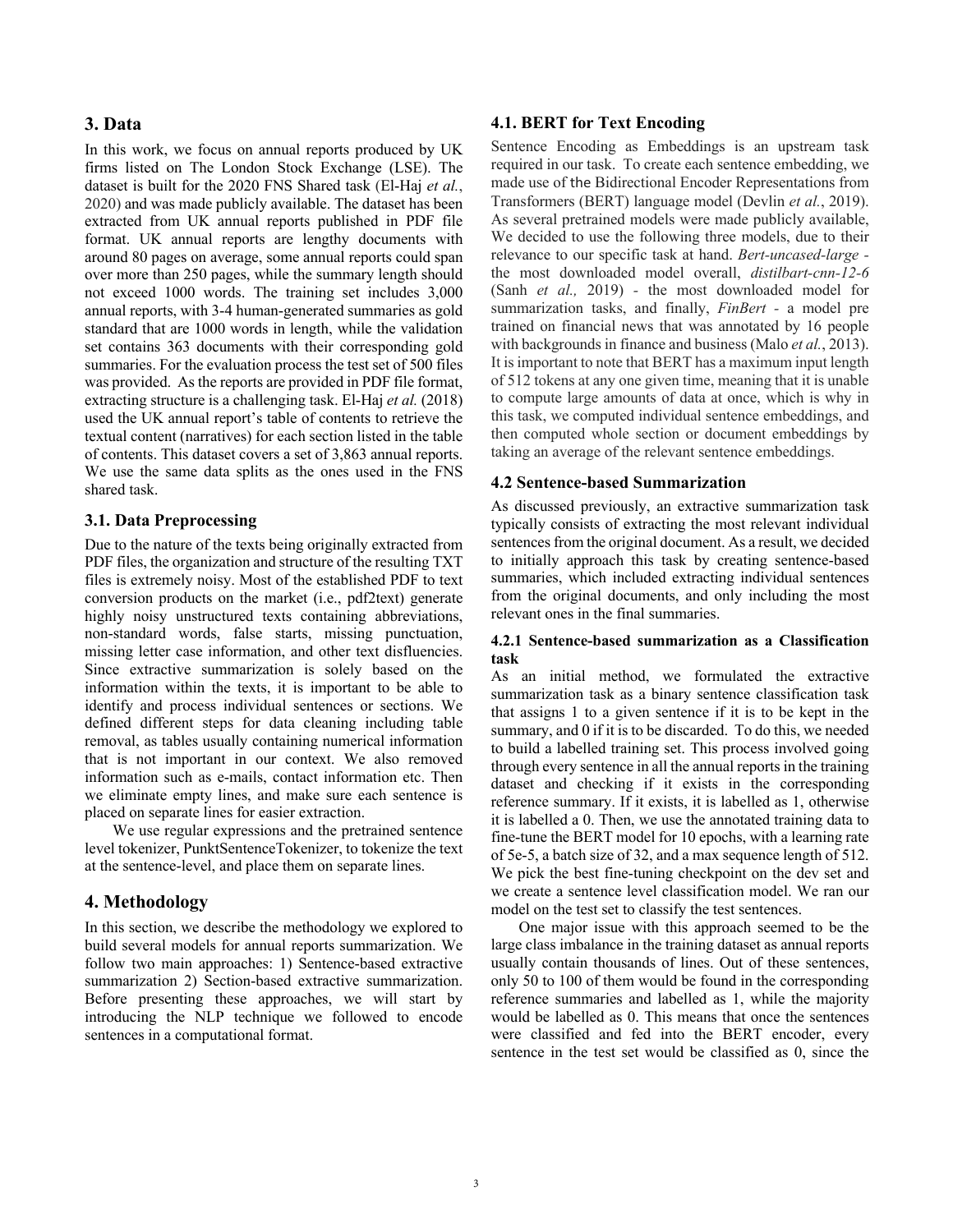training data had a major imbalance in the sentences classified as 0 vs. classified as 1.

#### **4.2.2 CENTROID-SENTENCE-BASED Summarization**

We also explored a centroid-based approach where a 'centroid' vector embedding representation of the whole document was initially determined by finding the mean of all the sentence embeddings. Then, to define the most important sentences in a document, we compute the cosine similarity between each individual sentence's embedding and the centroid vector embedding. Initially, the top 30 sentences with the highest similarity scores were kept in the final summary and the rest were discarded. This is because the reference summaries were 1000 words on average, which is approximately 30 sentences. However, it was apparent that the top sentences extracted were not coherent since they were not consecutive within the original document, so the resulting summaries were difficult to comprehend. Therefore, we decided to extract the top three sentences, and the seven sentences surrounding each of the top three sentences, which also made for a total of 30 sentences.

Although the resulting summaries seemed to be decent, due to the nature of the task being explored and the dataset used, once the summaries were evaluated, we realized that the reference summaries in the dataset were mainly extracted from whole sections within the original annual reports, rather than individual sentences. This meant that we had to redefine our extractive summarization task by switching from sentence-based summarization to section-based summarization, for us to cater to the nature of the dataset.

#### **4.3 Section-based Summarization Approaches**

#### **4.3.1 Section Extraction**

As defined by Litvak *et al.* (2020), there are typically 13 predefined narrative section titles found in an annual report<sup>1</sup>. We followed that same approach for section extraction.

#### **4.3.2 SECTION-COSINE**

We apply a similar approach like the one described in Section 4.2.2 for sentence-based summarization, which compares embeddings of individual sentences with the average embedding of the whole document. However, in this case, rather than comparing the centroid document embedding with sentence embeddings, we determined average vector embeddings for each section by averaging the embeddings of the sentences within a section.

Once the cosine similarity score for each section was determined, the first 1,000 words of the section with the highest similarity score were extracted from the original document and included in the final summary.

#### **4.3.3 SECTION-CLUSTERING**

To investigate relevant approaches within the domain, we explored the idea of clustering in extractive summarization. Clustering is typically performed on sentence-based summaries. Once the sentences are clustered, each cluster of sentence embeddings can be interpreted as a group of semantically identical sentences carrying the same information and whose meaning can be represented by only one sentence from the cluster (Gupta, 2020). Then the top sentence from each cluster is chosen by extracting the sentence with the top similarity score when compared to the centroid within its corresponding cluster.

However, rather than clustering individual sentences, whole section embeddings were clustered. The number of clusters in this case was 13 because we used a list of 13 predefined section titles that are usually found within the average annual report. A total of 14,808 sections from the training and validation datasets were clustered. Then, the most common section within each cluster was determined by looking at the frequency of their appearance in the reference summaries of the training and validation datasets, and the average embedding for each document in the testing dataset was compared to each of the 13 centroids (i.e.sections) using cosine similarity, to determine which of the centroids it is the most similar to. The top three closest centroids/sections for each document were then determined, and the first 1000 words of the top existing section in the original document were included in the final summary.

### **4.3.4 WEIGHTED-SECTION-CLUSTERING**

After looking closely at the training set, we realized that some sections were selected more often than others. So, to further build on the clustering approach described above, rather than just taking the top available section as a summary candidate for a given document, we considered the frequency of each of the 13 sections in the training data and we define a weight for each section title. We labelled each reference summary with the name of the section that it was the most similar to.

This was done by comparing the reference section's average document BERT embedding to the extracted sections from the original document and used the same section name as the name of the section that it was closest to, in terms of cosine similarity. A frequency counter is then created to keep track of all the reference summaries that correspond to a certain section title. In doing so, we determined the weight of each section in the reference summaries. Once the top three sections for each document were determined through the clustering process, the existing section with the highest frequency weight was kept, and the top 1000 words of that section were included in the final summary.

<sup>1</sup> Section titles: ['"chairmans statement"', '"chief executive officer ceo review"', '"chief executive officer ceo report"', '"governance statement"', '"remuneration report"', '"business review"', '"financial

review"', '"operating review"', '"highlights"', '"auditors report"', '"risk management"', '"chairmans governance introduction"',

<sup>&#</sup>x27;"Corporate Social Responsibility CSR disclosures"']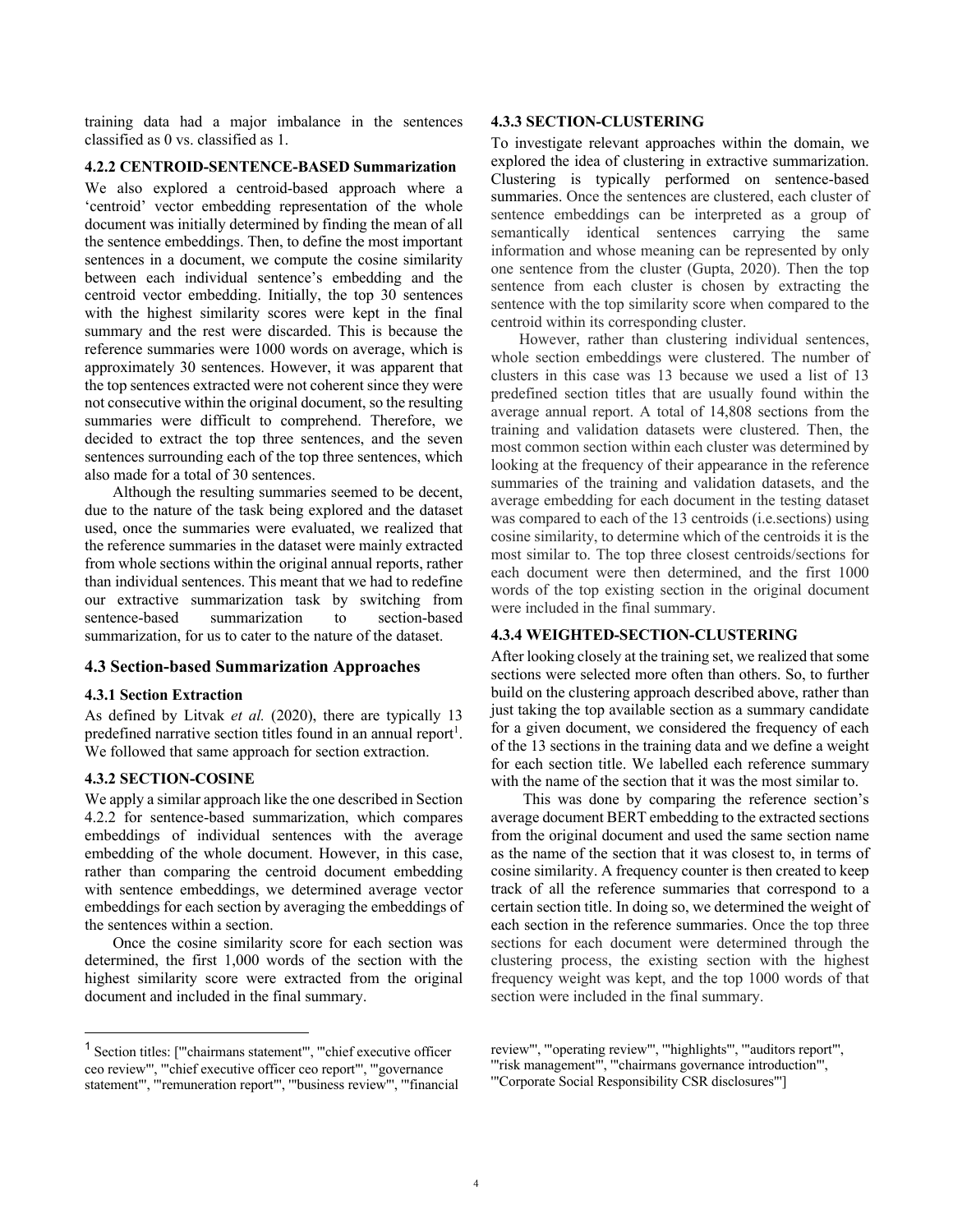|                                                              | Rouge-1 |      |      | Rouge-2 |              |      | Rouge-L |      |      | Rouge-Sum4 |      |      |
|--------------------------------------------------------------|---------|------|------|---------|--------------|------|---------|------|------|------------|------|------|
|                                                              | R       | P    | F1   | R       | $\mathbf{P}$ | F1   | $\bf R$ | P    | F1   | $\bf R$    | P    | F1   |
| <b>Baseline Methods</b>                                      |         |      |      |         |              |      |         |      |      |            |      |      |
| TextRank                                                     | 0.41    | 0.12 | 0.17 | 0.23    | 0.04         | 0.07 | 0.24    | 0.20 | 0.21 | 0.30       | 0.05 | 0.08 |
| LexRank                                                      | 0.34    | 0.27 | 0.26 | 0.19    | 0.11         | 0.12 | 0.21    | 0.26 | 0.22 | 0.25       | 0.12 | 0.14 |
| <b>Sentence-Based Experiment</b>                             |         |      |      |         |              |      |         |      |      |            |      |      |
| CENTROID-Sentence-<br>based                                  | 0.37    | 0.21 | 0.26 | 0.14    | 0.06         | 0.08 | 0.30    | 0.19 | 0.23 | 0.23       | 0.08 | 0.11 |
| <b>FNS-2020 Shared Task Top Submissions</b>                  |         |      |      |         |              |      |         |      |      |            |      |      |
| SRIB2020-3                                                   | 0.61    | 0.39 | 0.47 | 0.45    | 0.22         | 0.29 | 0.61    | 0.38 | 0.46 | 0.51       | 0.21 | 0.29 |
| <b>FORTIA-1</b>                                              | 0.43    | 0.43 | 0.41 | 0.3     | 0.28         | 0.27 | 0.4     | 0.4  | 0.38 | 0.34       | 0.33 | 0.32 |
| Section-Based Experiments (using 'bert-uncased-large' model) |         |      |      |         |              |      |         |      |      |            |      |      |
| <b>SECTION-</b><br><b>COSINE</b>                             | 0.47    | 0.27 | 0.33 | 0.25    | 0.12         | 0.15 | 0.41    | 0.26 | 0.31 | 0.33       | 0.13 | 0.17 |
| <b>SECTION-</b><br><b>CLUSTERING</b>                         | 0.46    | 0.29 | 0.33 | 0.24    | 0.13         | 0.16 | 0.40    | 0.28 | 0.32 | 0.32       | 0.14 | 0.17 |
| WEIGHTED-SECTION-<br><b>CLUSTERING</b>                       | 0.48    | 0.37 | 0.38 | 0.30    | 0.18         | 0.21 | 0.45    | 0.35 | 0.36 | 0.36       | 0.19 | 0.22 |

Table 1: ROUGE Scores of the several summarization models in addition to baseline models

# **5. Evaluation and Results**

We intrinsically evaluated the summaries produced by the methods described in section 4.

### **5.1. Intrinsic evaluation**

To evaluate the quality of the generated summaries, we use ROUGE (Lin, 2004), the de facto automatic summarization evaluation metric that compares an automatically produced summary against a set of reference gold summaries. Following the FNS Shared task setup, we evaluate our models using ROUGE-1, ROUGE-2, ROUGE-L, and ROUGE-SU4. We also report the results of two basic baseline methods:  $TextRank^2$ , an unsupervised text summarization technique inspired by the PageRank algorithm used primarily for ranking web pages in online search results (Mihalcea & Tarau, 2004), and LexRank<sup>3</sup>,

a graph-based unsupervised technique that relies on sentence connectivity (Erkan & Radev, 2004).

The results given in Table 1 compare the sentence-based and section-based systems to the performance of the baseline methods, in addition to the FNS-2020 top submissions.

### **5.2. Alternative Results – Validation Set**

Since there are multiple reference summaries corresponding to each annual report, we decided to experiment with filtering the reference summaries down to the reference summary with the highest score when compared to our generated summaries in the validation set. The main intuition behind this evaluation is to demonstrate the vast variety in some reference summaries that were extremely unstructured and would penalize our models when evaluated. The alternative ROUGE scores following this evaluation approach are given in Table 2.

 $2 \frac{\text{https://github.com/summanlp/textrank}}{3 \frac{\text{https://pypi.org/project/learnk/}}{3 \frac{\text{https://pypi.org/project/learnk/}}{3 \frac{\text{https://pypi.org/project/learnk/}}{3 \frac{\text{https://pypi.org/project/learnk/}}{3 \frac{\text{https://pypi.org/project/learnk/}}{3 \frac{\text{https://pypi.org/project/learnk/}}{3 \frac{\text{https://pypi.org/project/learnk/}}{3 \frac{\text{https://pypi.org/project/learnk/}}{3 \frac{\text{https://pypi.org/project/learnk/}}{3 \frac{\text{https://pypi.org/project/learnk/}}{3 \frac{\text{https://pypi.org$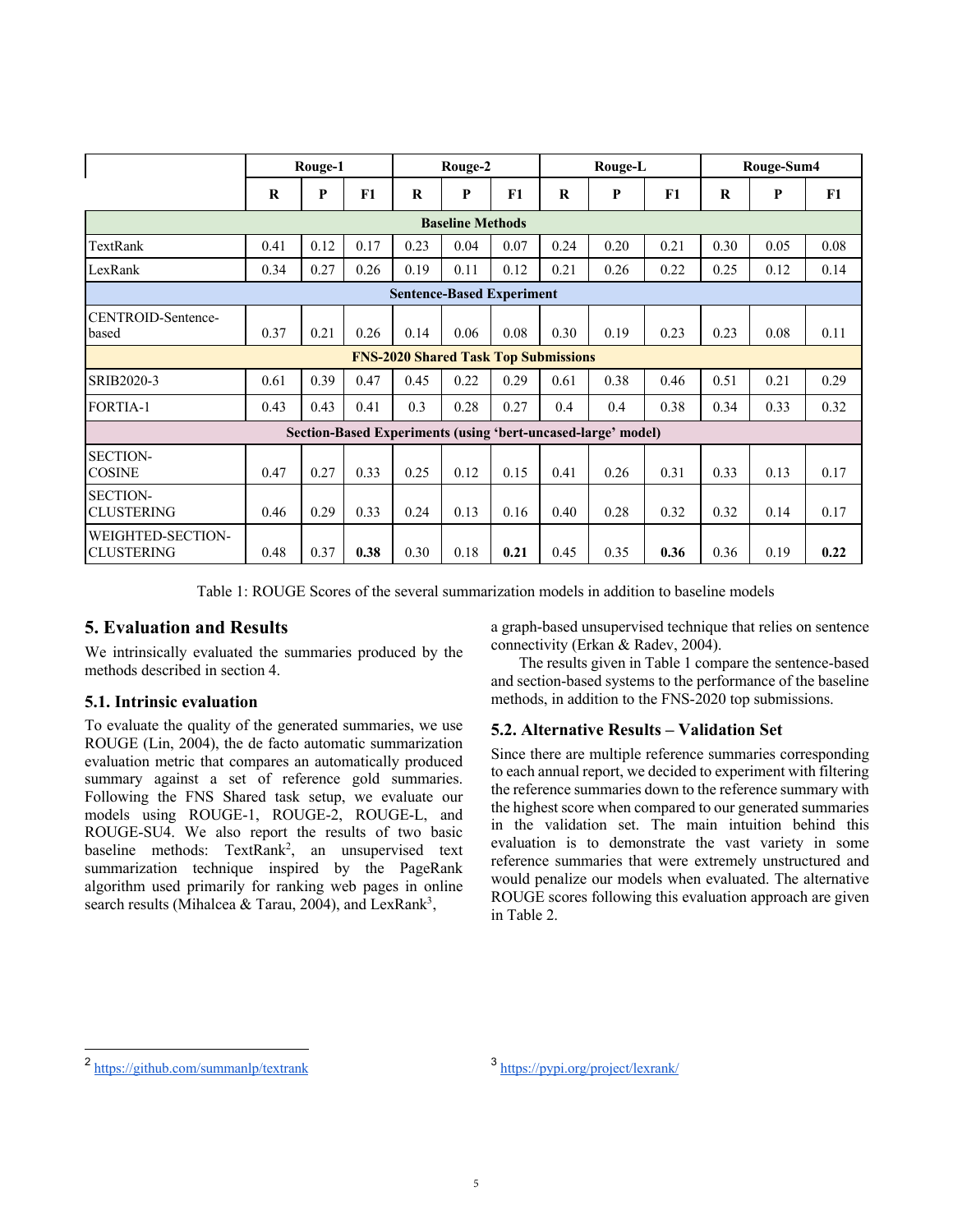|                                        | Rouge-1 |      |      | Rouge-2 |      |      | Rouge-L |      |      | Rouge-Sum4 |      |      |
|----------------------------------------|---------|------|------|---------|------|------|---------|------|------|------------|------|------|
|                                        | R       | P    | F1   | R       | P    | F1   | $\bf R$ | P    | F1   | R          | P    | F1   |
| <b>CENTROID-</b><br>Sentence-<br>Based | 0.41    | 0.37 | 0.39 | 0.10    | 0.09 | 0.10 | 0.40    | 0.36 | 0.38 | 0.16       | 0.15 | 0.15 |
| <b>SECTION-</b><br><b>COSINE</b>       | 0.56    | 0.50 | 0.53 | 0.34    | 0.30 | 0.32 | 0.55    | 0.49 | 0.52 | 0.38       | 0.34 | 0.36 |
| <b>SECTION</b><br><b>CLUSTERING</b>    | 0.57    | 0.50 | 0.53 | 0.34    | 0.29 | 0.29 | 0.57    | 0.50 | 0.53 | 0.38       | 0.33 | 0.35 |
| WEIGHTED-SECTION-<br><b>CLUSTERING</b> | 0.64    | 0.60 | 0.62 | 0.49    | 0.44 | 0.46 | 0.63    | 0.60 | 0.62 | 0.51       | 0.47 | 0.50 |

Table 2: Alternative Results – ROUGE scores of top gold summaries

### **5.3. Discussion**

There are multiple observations that could instantaneously be made when looking at the results reported in Table 1. When comparing the sentence-based and section-based models, it is apparent that the section-based attempts perform much better when evaluated using the FNS-2020 shared task dataset. In fact, there seems to be an increase of 0.13 in the Rouge-L F1 Score. This means that section-based methods are much more relevant when exploring extractive summarization using this dataset. Furthermore, when analyzing the scores of the section-based approaches, the best-performing system turned out to be the WEIGHTED-SECTION-CLUSTERING. When this system is compared to the two baseline methods, there is a major increase in both recall and precision, which ultimately led to an increase in the Rouge-L F1-score, from 0.21-0.22 to 0.36. Referencing the top 2 shared task submissions, and specifically comparing the ROUGE-L F1- Scores, we can see that our proposed system, WEIGHTED-SECTION-CLUSTERING, would rank third amongst the top shared-task systems, with a score of 0.36. These shared task submissions had access to much more advanced section extraction tools, which could have positively impacted scores, which leaves room for improvement in that aspect of this research. Finally, when comparing the results to our alternative results, we see an immediate improvement in scores since the systems aren't being penalized for some of the reference summaries that do not match the generated system summaries. Rouge-L F1-Score increases from 0.36 to a much higher score of 0.61.

Our experiments clearly show that the quality of the dataset we use for this task is not perfect. The choice of the best sections included in the gold summaries was never intuitive and clear. There is no inter-annotator agreement reported. Every annotator would choose a section over another one in a very subjective manner.

### **6. Conclusion and Future work**

In this paper, we explored the task of automatic extractive summarization of UK annual reports. We presented different models that fall under two main approaches: sentence-based summarization, which involves extracting the most informative sentences from the annual reports, and sectionbased summarization, which involves extracting the most informative section of the annual report. Due to the nature of the FNS-2020 dataset being used, section-based approaches performed better in terms of ROUGE. Our WEIGHTED-SECTION-CLUSTERING model yielded the best results when evaluated against the testing set, achieving a ROUGE-L F1-Score of 36% when evaluated against 3 reference summaries and 62% when only the closest reference summary is considered.

In the future, many limitations could be addressed through improving the accuracy of section identification and extraction. We also plan to tackle the task of sentence-based summarization in a more adequate setup by exploring the use of a dataset where summaries are built by extracting sentences in context, instead of full sections. Another important point is to conduct an extrinsic evaluation by including several Finance experts to evaluate the quality of the summaries generated automatically.

### **Acknowledgments**

We would like to thank the FNS 2020 shared task organizers Mahmoud El-Haj and Ahmed Abu Raed for providing us with the dataset and helping us with carrying out the evaluation on the blind test set that is not available publicly.